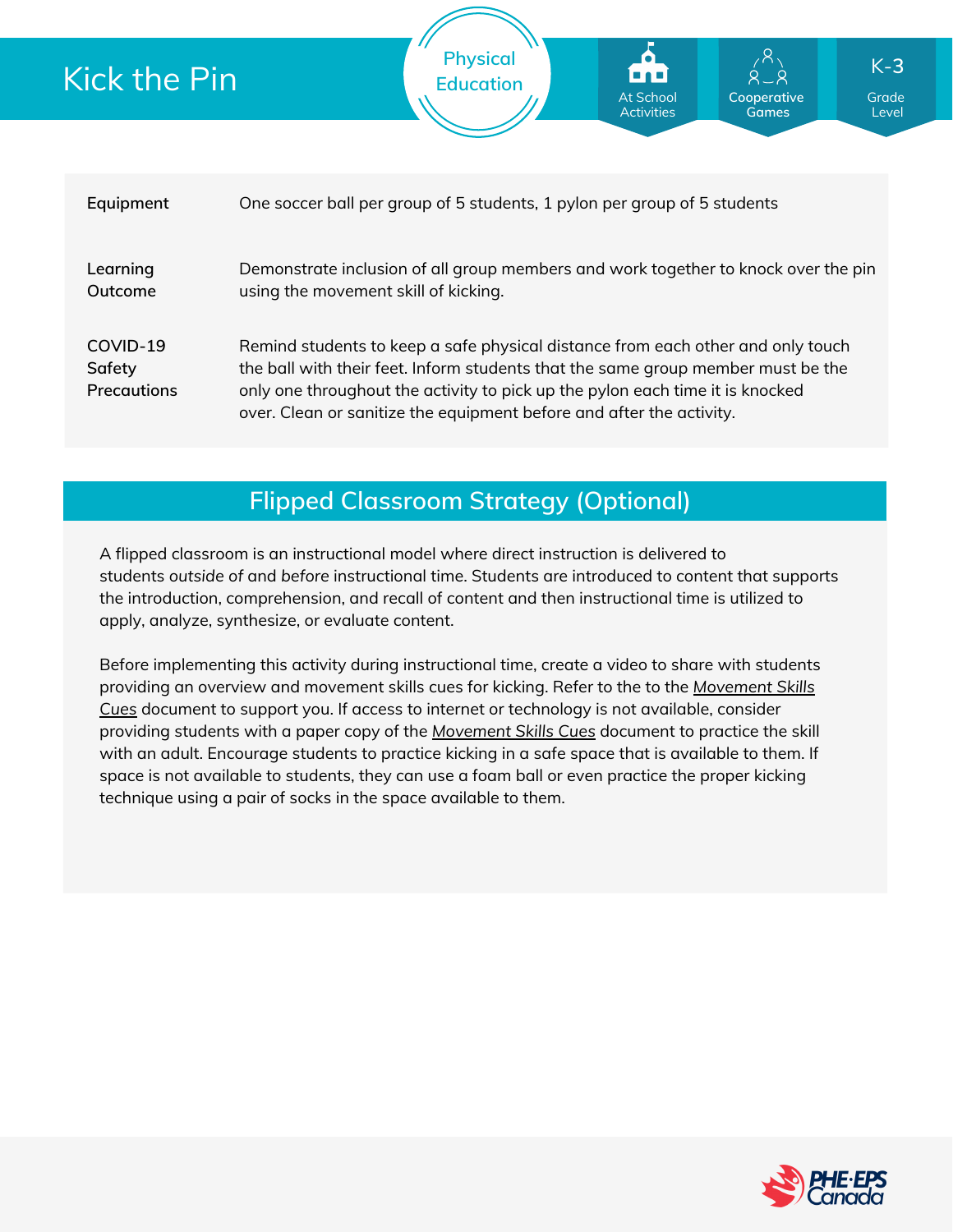**Physical Education**

## **Activity Description**

Divide students into groups of 5 and provide each group with a soccer ball. Ask groups to create a circle a safe distance away from each other. As a large group, review how to perform the movement skill of kicking or refer to the *[Movement](https://phecanada.ca/sites/default/files/content/docs/Home%20Learning%20Resource/Movement%20Cues/Movement%20Skills%20Cues%201.pdf) Skills Cues* document to support you. If utilizing a flipped classroom approach, remind students to apply the cues they learned or reviewed in the video or document. Provide students time to practice kicking the ball to their group members and focusing on the movement skill cues.

Place a pylon on the ground for each group and ask the group to form a circle around the pylon, each student approximately 2 meters apart from each other and away from the pylon. One student starts with the ball and calls out another group member's name and then passes the ball to them. This student stops the pass, calls out a different group member's name, and passes the ball to them. This continues until each group member has received a pass. This means that the last person to receive the ball must pass it back to the group member who made the first pass. When this person receives the pass, they can kick the ball toward the pylon, attempting to strike it or knock it over. If they are not able to hit or knock over the pylon, they collect the ball, and pass it to another group member. That group member can now attempt to hit or knock over the pylon. This pattern continues until the pylon is hit or knocked over. This is one point for the group.

Assign one student in each group to be the person who puts the pylon back when it is knocked over. Each time the pylon is hit or knocked over, the group starts again with making a pass to each group member, and calling out their name, before attempting to hit or knock over the pylon. Explain to students that they each group member should have a turn starting with the ball each new round. Groups continue this process to see how many points they can get in the allotted time.



Grade Level

K-**3**

**Cooperative Games**

At School Activities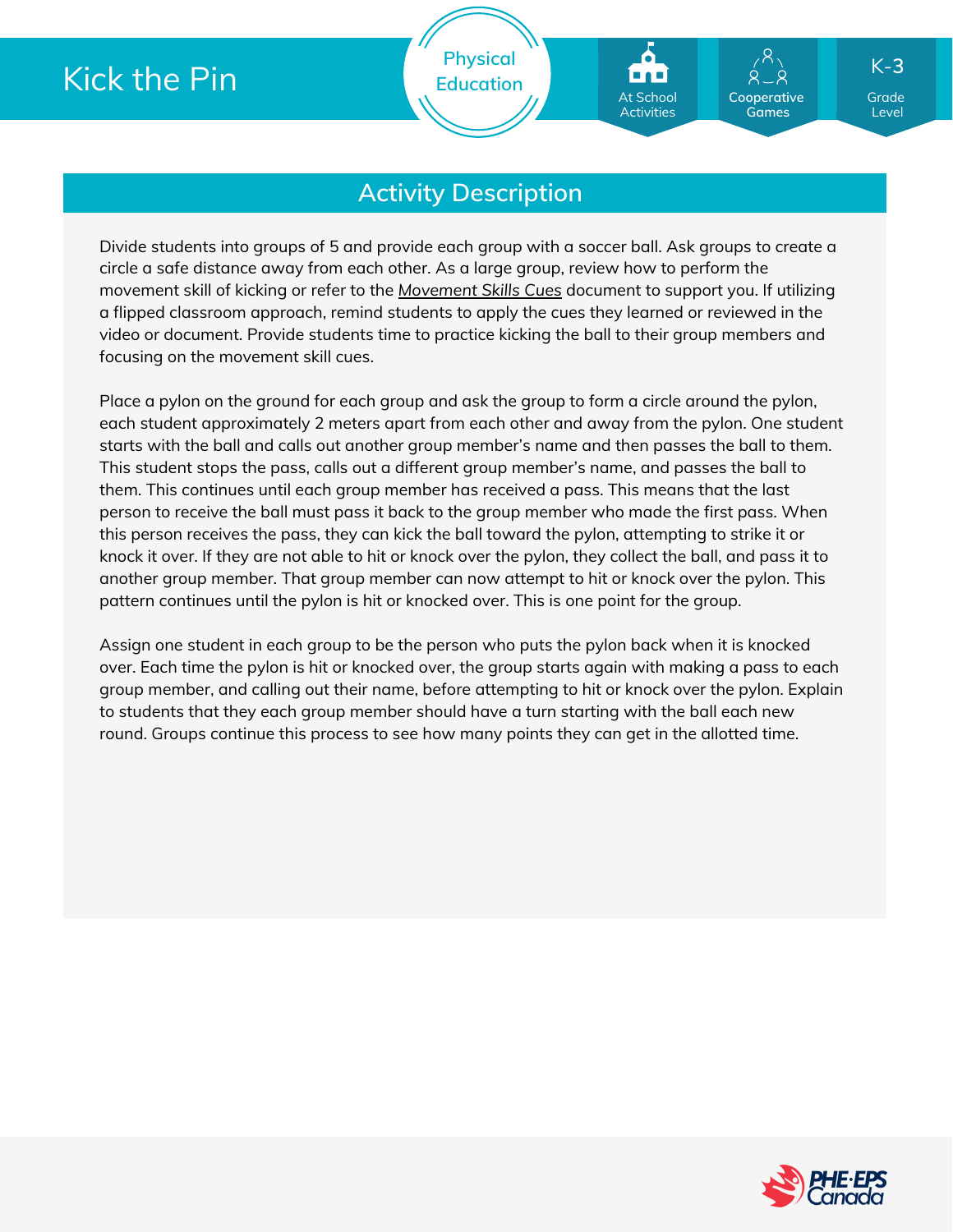**Physical Education**



**Cooperative Games**

Grade K-**3**

Level

# **Physical Education**



## **MOVE**

**Develop psychomotor skills, tactics, and strategies that facilitate a variety of physical activities across diverse environments.**



#### **THINK**

**Develop cognitive skills and strategies for a variety of movement contexts that facilitate critical thinking, decision making, and problem solving.**

**Develop affective skills and strategies that facilitate healthy and safe relationships with themselves, with**



#### **others, and with their environment. ACT**

**FEEL**

**Practice behaviour skills and strategies that facilitate movement competence and confidence.**



## **Competencies Reflection Questions**

Reflection is important to support learning during physical education. Consider asking students the reflection questions below and discuss the answers together.

- *How did you decide which group member to pass the ball to?*
- *How did your group know when everyone had received a pass?*



## **Inclusion Considerations**

Modifications can be made to a variety of activity components to ensure inclusion. As you plan activities, consider how everyone can be involved and how to modify or adapt the activities to ensure the full inclusion of all. The STEP framework provides modifications to the following activity components space, task, equipment, and people.

| Space                                                      | Task                                                                                                                                                    | Equipment                                                          | People                                                   |
|------------------------------------------------------------|---------------------------------------------------------------------------------------------------------------------------------------------------------|--------------------------------------------------------------------|----------------------------------------------------------|
| Reduce the distance the<br>groups stand from the<br>pylon. | Students pass the ball<br>among their group<br>counting how many<br>times each group<br>member receives the<br>ball within the allotted<br>time period. | Students use a chair for<br>support either sitting or<br>standing. | Students complete<br>the activity in groups<br>of three. |